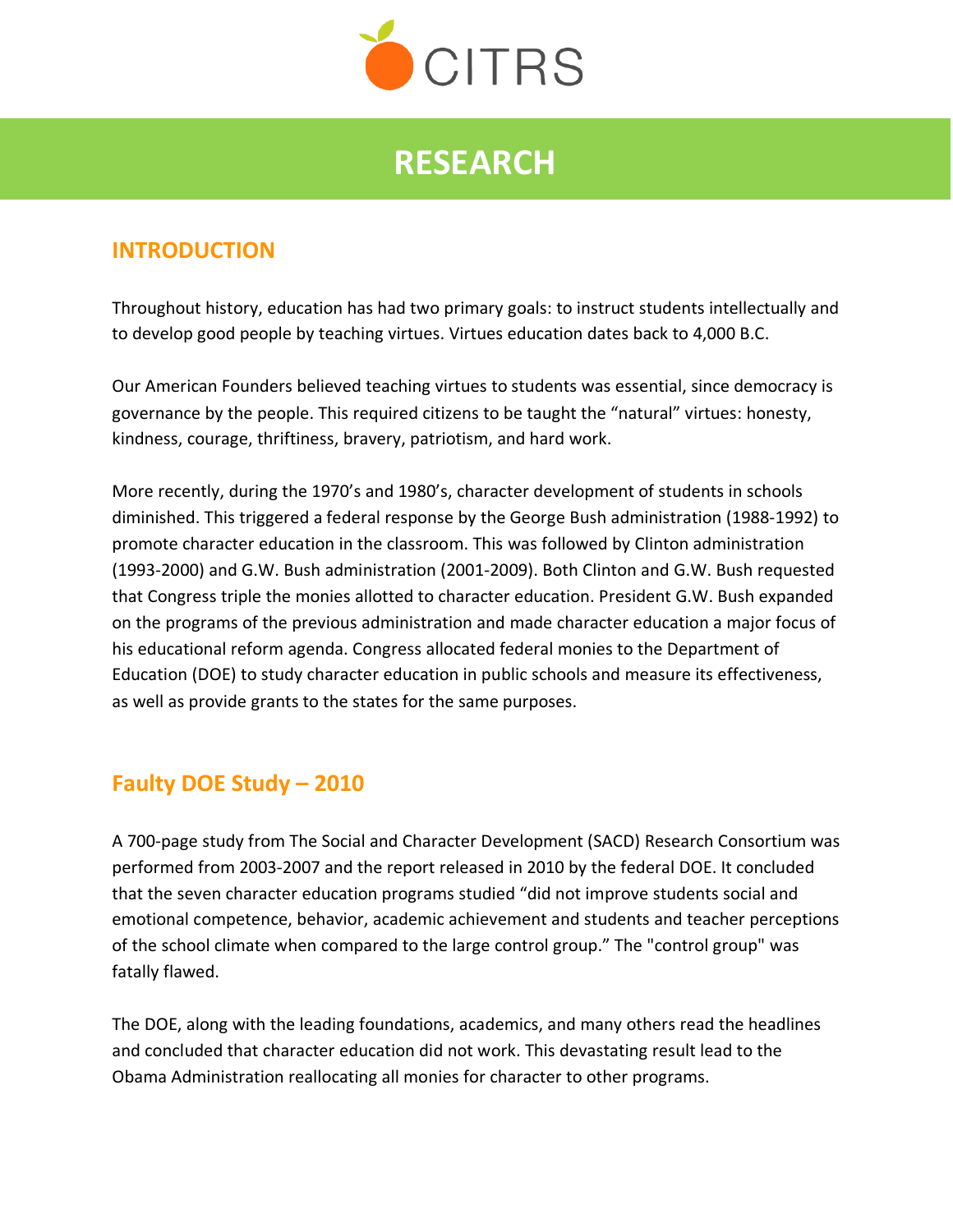

Unfortunately, government and private funding for character declined immensely. Money for new studies vanished and character programs in schools diminished to the detriment of the students, teachers, parents and administrators. There have been no more recent federallyfunded studies to ascertain the bonafide and effective character development initiatives that our schools are privately implementing, with positive results. See complete study below.

## **Monumental Schoolwide Student Improvement and Student Development System Created**

The most comprehensive and effective, state-of-the-art school improvement and student development system was developed by Character Counts. CHARACTER COUNTS! 5.0 is the latest evolution of the CC! educational strategy. Introduced in 2016, CC! 5.0 has been enhanced to place greater emphasis on establishing a positive school climate and instilling critical academic, social and emotional skills, as well as core character traits. Introducing the concept of the Four Wheels of Success (identified in \* The Josephson Institute's Model Standards for Academic, Social, Emotional and Character Development). This fully integrated student development framework incorporates the most critical research findings and current theories from all major research and evidence-based strategies. The framework instills academic, social, emotional and ethical values, mindsets and character traits to help students:

- Reach their academic potential and succeed in school
- Succeed in the workplace and their careers
- Live happy, worthy and fulfilling personal lives
- Become engaged, responsible and productive citizens

### **Character Evolution... Major Progress**

Over the last decade, the word character development has grown to subsume character education while also adding many important advancements and developments, such as social emotional learning (SEL), interpersonal skills, positive psychology, positive youth development, whole child movement, positive school culture and climate, restorative practices, leadership, growth mindset, academic improvement, and workplace readiness. These very broad initiatives today are referred to as "comprehensive character development" initiatives and are intended to cover all important bases in a single program.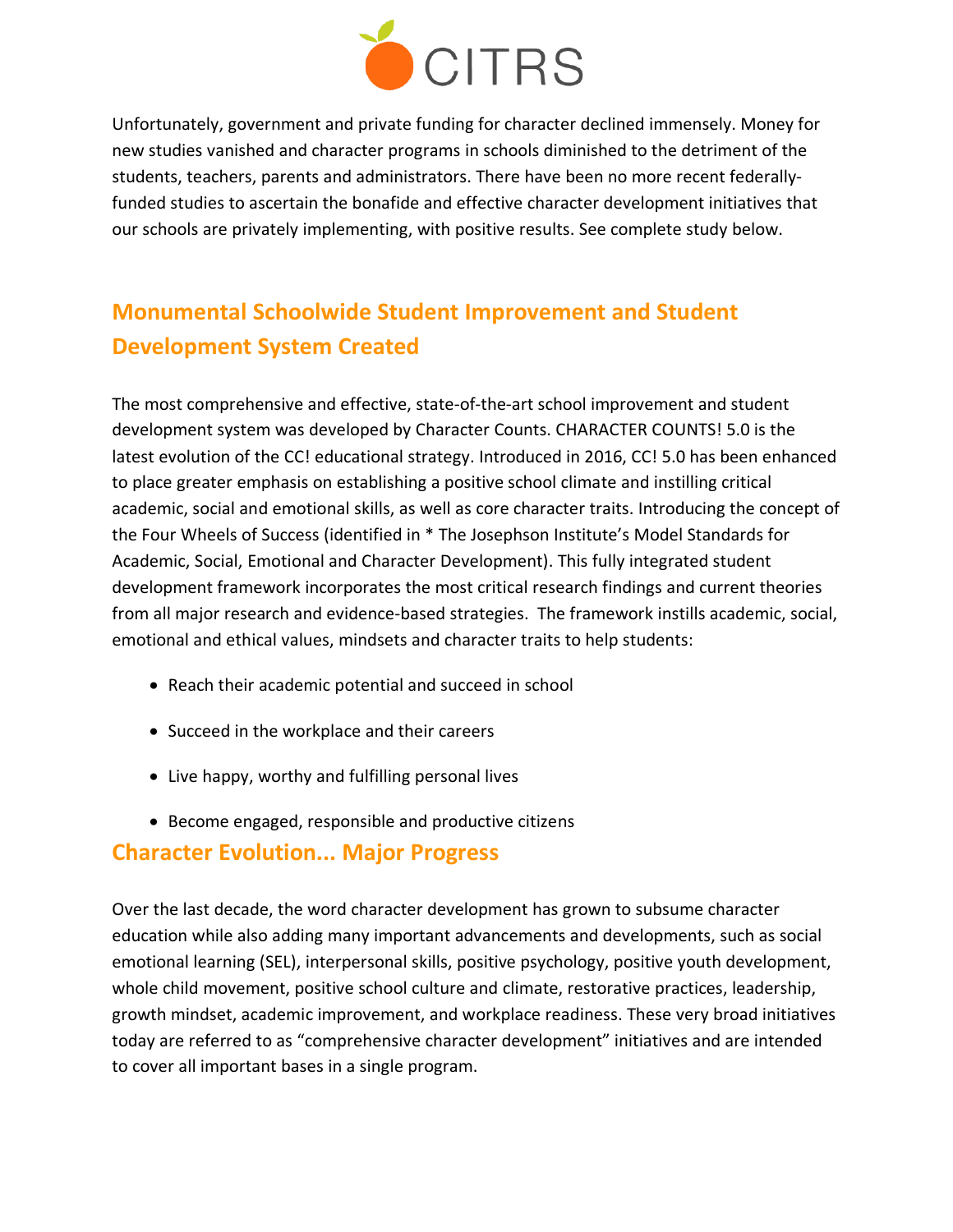

As a result, today's comprehensive character development initiatives, in response to scientific research and discoveries, as well as the needs of our schools and society, intentionally incorporate a much broader curriculum focus as well as utilizing greatly improved and more efficient and effective implementation technologies.

## **What We Provide**

The results of the research and the key studies are provided below, in chronological order, from 1993 to today. We provide summaries along with links to the complete studies. Click the heading to view each study. Many of these studies look at character education, not the comprehensive character development frameworks of today.

We conclude with the History of Character Education, a chronological outline of character education from 4,000 B.C. through 2017.

## **RESEARCH, STUDIES, AND RESULTS**

#### [Character.org's](https://citrsinc.wixsite.com/citrs/national-schools-of-character) National Schools of Character

Founded in 1993, Character.org is the largest non-profit organization in the world committed to fostering effective character education in schools and communities. Character.org is a national coalition of educators, parents, organizations, community groups, and companies and is the nation's leading advocate for improving the culture and social climate in schools.

#### [CharacterPlus](https://www.edplus.org/cms/lib/MO01928355/Centricity/Domain/174/Cplus_Results_MonographRev11_3.pdf) Way Monograph

This study was made possible with the support from the United States Department of Education under the Secretary's Fund for the Improvement of Education (2006)

- Because of the results of this federally-funded study, CharacterPlus (a leading national character development organization) has been registered on the [National Registry of](https://safesupportivelearning.ed.gov/resources/national-registry-evidence-based-programs-and-practices-nrepp-0)  [Evidence-Based Programs and Practices](https://safesupportivelearning.ed.gov/resources/national-registry-evidence-based-programs-and-practices-nrepp-0) (NREPP).
- This detailed report describes the four federally funded 4-year studies outlining results for schools utilizing the CharacterPlus 10 Essentials for developing high quality schools of character. More than a diverse selection of 200 schools representing urban, rural and suburban communities from three different states achieved evidence-based results that showed dramatic improvement in school environment, prosocial and moral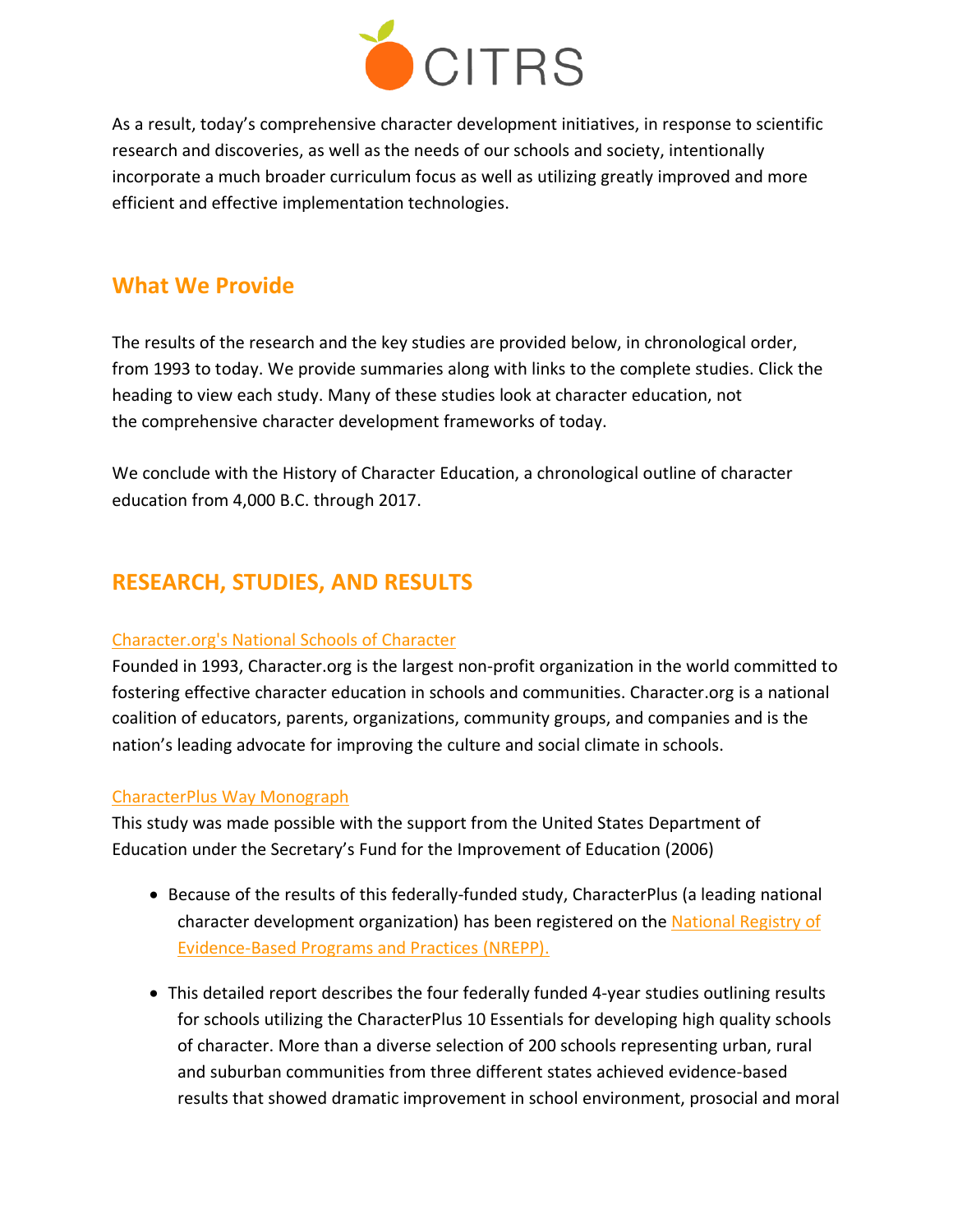

behavior. Math scores increased as much as 54% and reading scores as much as 47%; school communities became more caring; and student discipline dropped significantly, particularly surrounding bullying. Baseline parallel results were found in all and studies, compared with no improvement in the control group.

#### Impact of [Social-Emotional](https://www.isbe.net/Documents/sel-impact-sch-indicators.pdf) and Character Development Program on School-Level Indicators of Academic [Achievement,](https://www.isbe.net/Documents/sel-impact-sch-indicators.pdf) Absenteeism, and Disciplinary Outcomes

This study reports the effects of a comprehensive elementary school-based social emotional and character education program on school-level achievement, absenteeism, and disciplinary outcomes utilizing a matched-pair, cluster randomized, controlled design. Compared to the baseline, reading and math scores increased dramatically, while having lower absenteeism and fewer suspensions and disciplinary outcomes. The results provide evidence that a comprehensive school-based program, specifically developed to target student behavior and character, can positively influence school-level achievement, attendance, and disciplinary outcomes concurrently. (2002/03 – 2005/06).

## [Efficacy of Schoolwide Programs to Promote Social and Character Development and Reduce](https://ies.ed.gov/ncer/pubs/20112001/pdf/20112001.pdf)  [Problem Behavior in Elementary School Children \(Federal Study\) Report](https://ies.ed.gov/ncer/pubs/20112001/pdf/20112001.pdf) from the Social and [Character Development Research Program October 2010](https://ies.ed.gov/ncer/pubs/20112001/pdf/20112001.pdf)

The 2010 Institute of Education Services (IES) report concluded that, on average the seven programs that were implemented and assessed did not improve student's social and emotional competence, behavior, academic achievement and student and teacher perceptions of school climate.

#### **CITRS Analysis:**

The federal government conducted this 3-year study on whether character education as a curriculum component, is effective. Although some foundations are relying on this study, this study is fatally flawed. The study took place in 2003–2006, but curiously was not completed and released by the DOE until 2010. It concluded that the seven character education programs studied had "no better effect …than the control group".

• The Flaw… Buried in the study results is a description of the control group. Up to 90% of the Control Group was comprised of schools (teachers and principals) that were already doing character education programs. By definition, a true Control Group would be schools in the same geographic area which had no character education programs in place. Clearly this was a faulty control group.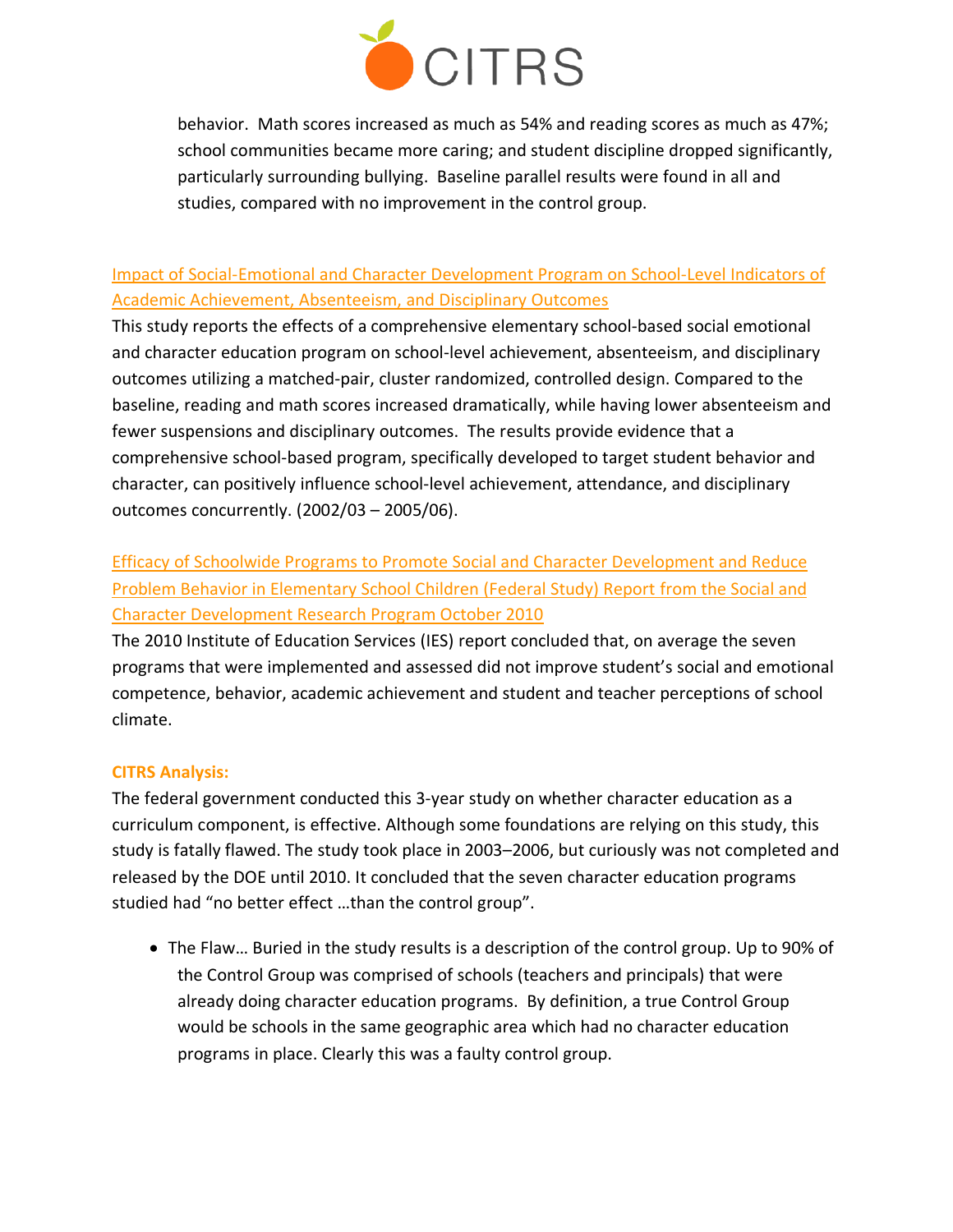

- Industry experts noted the seven "character education" programs in the study were weak - limited and ineffective. It is also noteworthy that of the seven programs, the majority no longer even exist and the remainder have little or no credibility. In addition, none of the seven programs would meet Character.org's 11 Principles of Effective Character Education at that time, nor today.
- The conclusion of this study therefore is meaningless as a measurement of how effective character education works. Given the glaring limitations of the seven programs, it is obvious that the character education programs in the Control Group could be at least as effective as the seven programs or even better.
- Since the above flaws have not yet been adequately publicized, the impact of the DOE's 2010 conclusions still influence the thinking of many foundations, educators, donors, and others.

#### [Character](https://eric.ed.gov/?id=ED568730) Compass: How powerful school culture can point towards success

In the book Character Compass, Scott Seider offers portraits of three high-performing urban schools in Boston, Massachusetts that have made character development central to their mission of supporting student success, yet define character in three very different ways. One school focuses on students' moral character development, another emphasizes civic character development, and the third prioritizes performance character development. Drawing on surveys, interviews, field notes, and student achievement data, Character Compass highlights the unique effects of these distinct approaches to character development as well as the implications for parents, educators, and policymakers committed to fostering powerful school culture in their own school communities.

Seider used his qualitative observations and interviews to identify and describe elements of school programing and culture that contributed to the results he uncovered. This work produces the most important finding in the research: success in character education is tied to school culture. Often, character education is implemented as a program imposed on top of a school culture. Unfortunately, the 2010 Institute of Education Services (IES) report (Federal Study discussed above) on a comprehensive study of seven such programs found that these programs had little in the way of measurable impacts on students. The emphasis on character in the schools Seider studies is central to the school's ethos. Therefore, Seider argues, the programming that emphasizes character is deeply contextualized and constructed to complement and support the particular culture and mission of the school. As Seider notes, "'copying and pasting' a character education program into a school's existing culture and practices is not likely to be successful."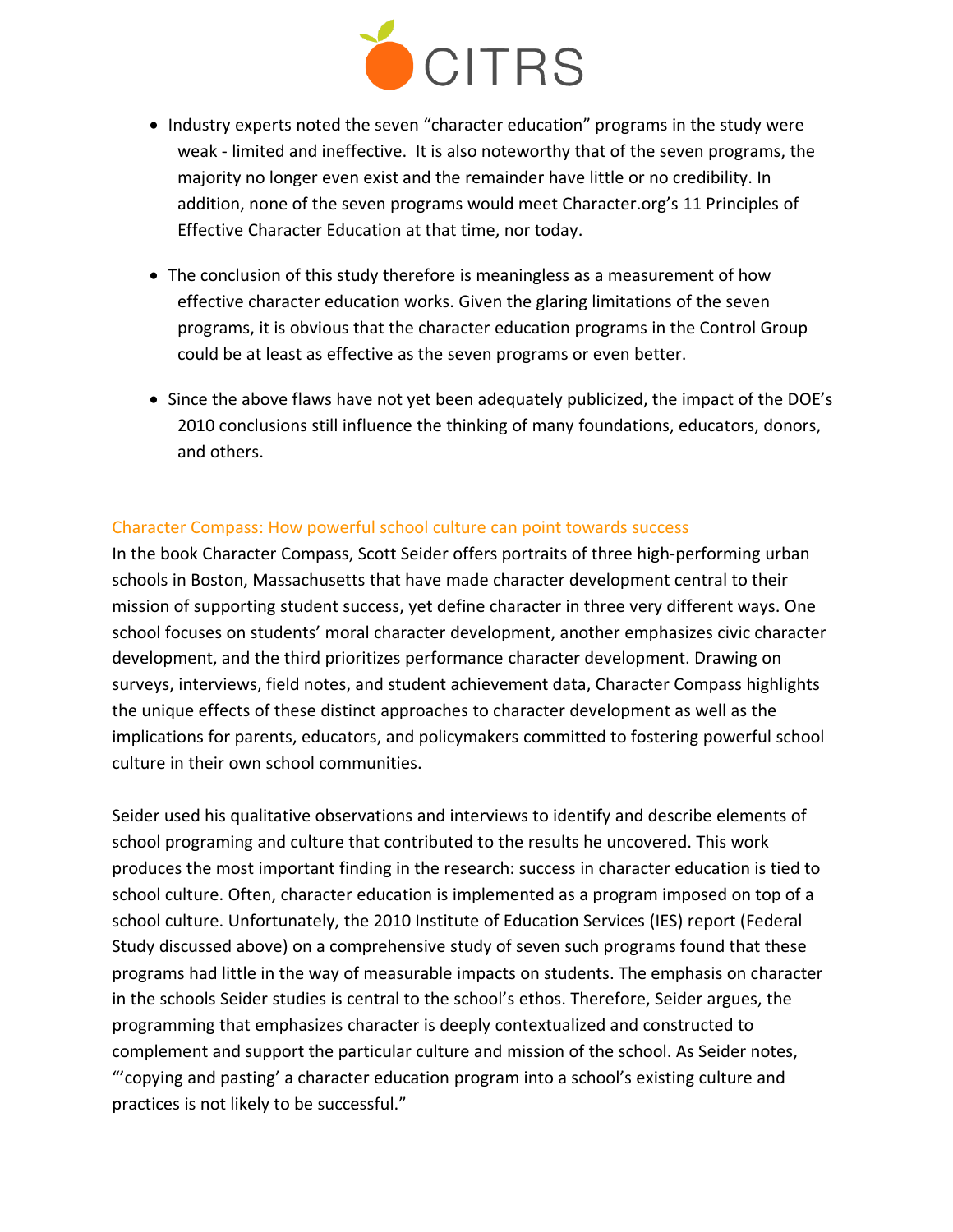

Seider, S. (2012). Cambridge, MA: Harvard Education Press (three charter schools prove efficacy, however also applicable to public, and independent schools).

#### Why We Lie – Dan Ariely: Where's the Line [Between](http://www.npr.org/programs/ted-radio-hour/311863205/why-we-lie) Cheating a Little and Cheating a Lot?

Discusses studies that depict intentional, conscious discussions of ethics and morality such as cheating will reduce bad incidences of cheating. NPR Radio TED talk on "Why we Lie" with distinguished speaker Dr. Dan Ariely from Duke University. Even though it's close to 50 minutes long, the first 7 minutes speaks volumes in that even though Dr. Ariely enticed people to cheat/lie in an experiment, once they brought up honor code or moral principles/integrity concepts, cheating went to zero! (a metric for why Character and Leadership training works) (2014).

#### The Development of a Tool to Assess the Fidelity of School-Wide [Implementation](http://www.rise.hs.iastate.edu/) of a Character [Education](http://www.rise.hs.iastate.edu/) Initiative

The Research Institute for Studies in Education (RISE), at Iowa State University, conducted a study to determine the level of implementation of the Character Counts initiative in Iowa schools. Study results suggest that Character Counts is associated with decreases in disciplinary referrals, suspensions, expulsions, and student participation in criminal behavior (e.g., using drugs or alcohol, getting into fights, stealing, and vandalism). Preliminary research results indicate that CC! is effective in raising test scores and academic performance and increasing graduation rates, attendance, and participation in extracurricular activities. One of the keys to successfully implementing the CC! framework is transforming the classroom and school environment (2014).

#### Promise and Paradox: Measuring Students' [Non-Cognitive](http://cepr.harvard.edu/files/cepr/files/cepr-promise-paradox.pdf) Skills and the Impact of Schooling [\(2014\)](http://cepr.harvard.edu/files/cepr/files/cepr-promise-paradox.pdf)

Research on a broad set of non-cognitive skills from 1,368 eighth graders attending Boston public schools and linked this information to administrative data on their demographics and test scores. At the student level, scales measuring conscientiousness, self-control, grit, and growth mindset are positively correlated with attendance, behavior, and test-score gains between fourth grade and eighth grade.

Angela [Duckworth](http://angeladuckworth.com/research/) has stated, "Today there is scientific evidence that positive character traits are more important for academic achievement than IQ or [socioeconomic](http://angeladuckworth.com/research/) background."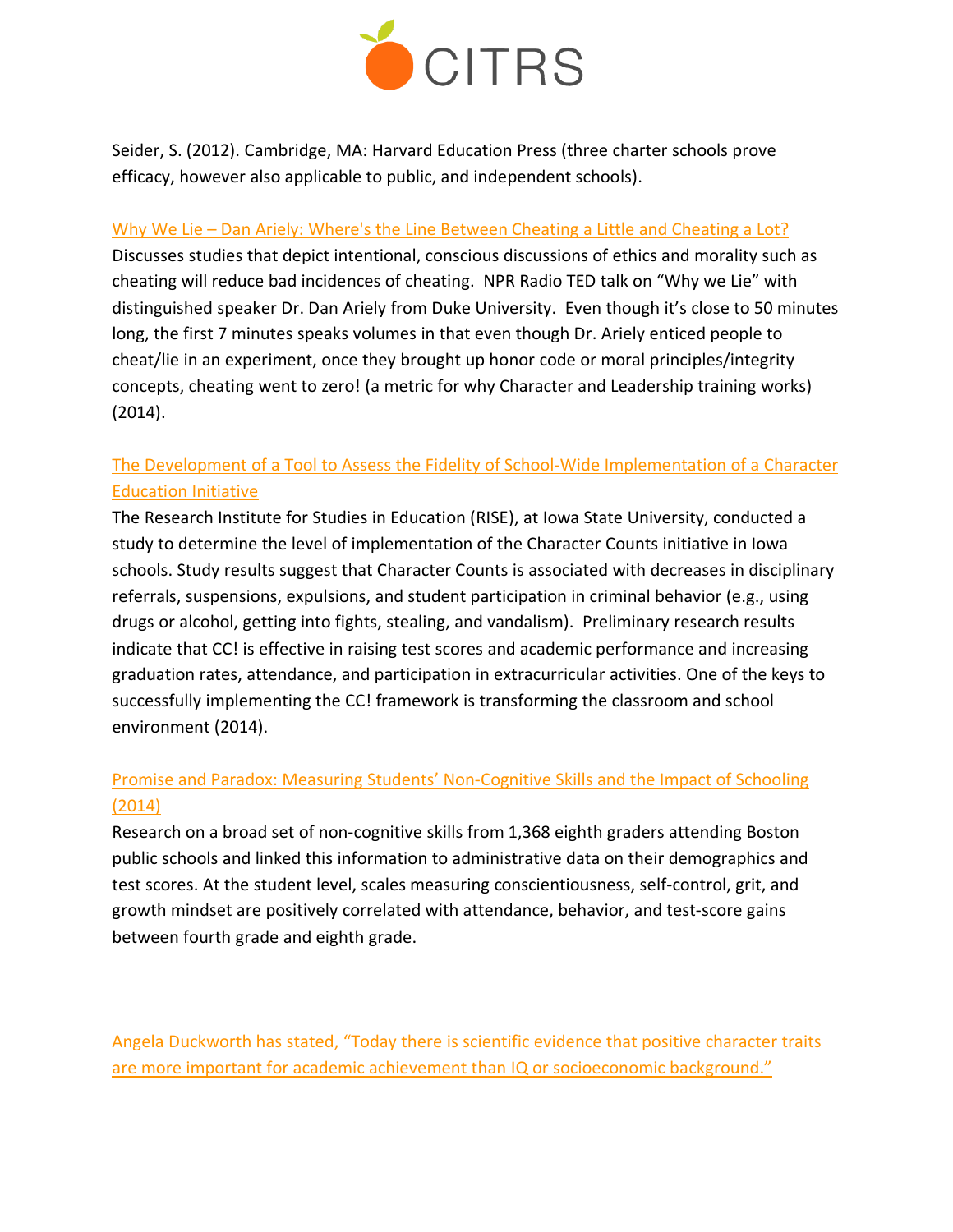

Angela Duckworth, PhD, University of Pennsylvania researcher and professor was the recipient of the MacArthur 'Genius' Award. Acquiring the positive character traits, such as self-discipline, perseverance, diligence, growth mindset, grit, and integrity, is necessary to achieve academic improvement. (2016)

#### Empirical study: A tripartite taxonomy of character: Evidence for intrapersonal, [interpersonal,](https://www.researchgate.net/publication/306095610_A_Tripartite_Taxonomy_of_Character_Evidence_for_Intrapersonal_Interpersonal_and_Intellectual_Competencies_in_Children) and intellectual [competencies](https://www.researchgate.net/publication/306095610_A_Tripartite_Taxonomy_of_Character_Evidence_for_Intrapersonal_Interpersonal_and_Intellectual_Competencies_in_Children) in children

Across studies, positive peer relations were most consistently predicted by interpersonal character, class participation by intellectual character, and report card grades by intrapersonal character. Collectively, our findings support a tripartite taxonomy (three-part classification) of character in the school context. Contemporary Educational Psychology  $48 \cdot$  August 2016

#### The role of character and character [education](http://people.bu.edu/seider/Handbook%20Chapter%20Penultimate%20Proofs_Seider%20et%20al.pdf) in fostering student success at school

A review of the extant research literature on character education and school success through the lens of these three types of character strengths: moral character, performance character and civic character. Includes research-based practices through which educators can successfully foster these various types of character in youth and adolescents.

Handbook on social influences on social-emotional, motivational and cognitive outcomes in school contexts (pp. 293-311). Seider, S., Soutter, M. & Clark, S. (2016).

#### Theoretical and empirical bases of character [development](http://people.bu.edu/seider/Seider%20et%20al_Theoretical%20and%20Empirical%20Bases%20of%20Character%20Development.pdf) in adolescence: A view of the issues

The work of philosophers and educators, on the one hand, and the research of developmental scientists, on the other, indicate that character development can be both a foundation for an individual's positive development and a key basis for enabling every young person to contribute positively during their own lives to the betterment of their families, schools, and communities. In short, character development constitutes a pathway for a thriving young person and for a flourishing civil society (Journal of Youth Adolescence 2017).

#### The Impact of [Enhancing](https://casel.org/wp-content/uploads/2016/06/meta-analysis-child-development-1.pdf) Students' Social and Emotional Learning

This meta-analysis study of 213 school-based, universal social and emotional learning (SEL) programs involving 270,034, K-12 students demonstrates that SEL (an important domain of the CHARACTER COUNTS! framework) significantly improved not only students' social emotional skills, attitudes, and behavior, but also improved academic performance - reflected an 11 percentile-point gain in achievement. This study demonstrated numerous impacts of social and emotional learning and remains a landmark for the field. Six years later, a team that includes authors of the 2011 meta-analysis, has completed a new meta-analysis. The new findings were published on July 12, 2017 in the peer-reviewed Journal Child Development: